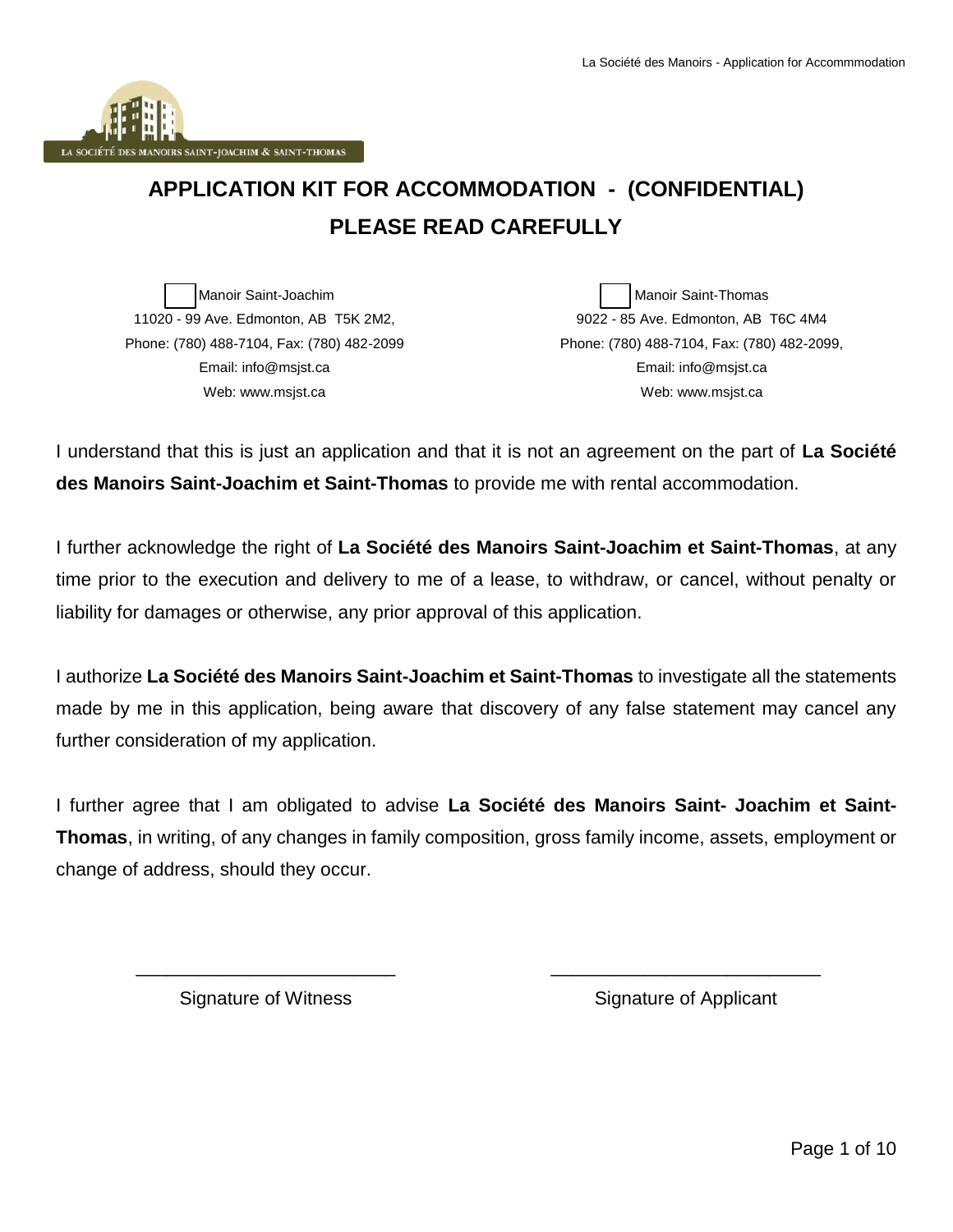#### **Please review for following information, regarding the completion of this application:**

- 1. Complete all questions and supply ALL of the required information. If a question does not apply to you, mark N/A in the section.
- 2. You will be required to provide a current income tax **Notice of Assessment** to verify your income and a **Medical Report Form** completed by your doctor.
- 3. Your completed application must be signed in the presence of a Commissioner for Oaths in and for the Province of Alberta. This service is provided at our office, free of charge, by appointment. Please call (780) 488-7104.
- 4. The applicant is required to sign this form in four places.
- 5. Incomplete applications will not be processed.
- 6. All information on this application is confidential.
- 7. The applicant will be interviewed as part of the approval process.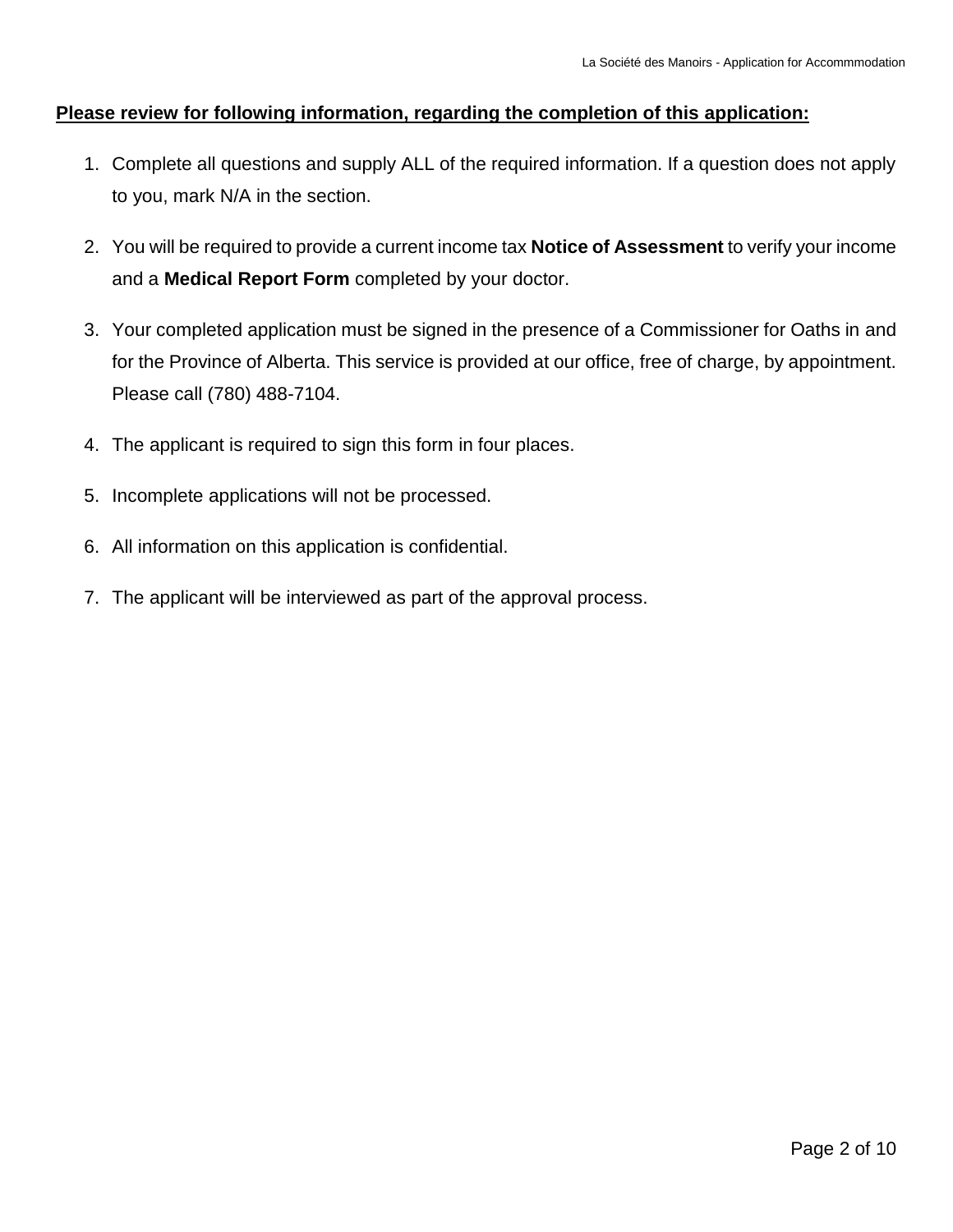## **APPLICATION Part 1 - PLEASE PRINT**

| 1. |                                                            |              |
|----|------------------------------------------------------------|--------------|
|    | (Last Name)                                                | (First Name) |
|    |                                                            |              |
|    | Day / Month / Year                                         |              |
|    | Status: Married  <br>Divorced  <br>Single                  | Widowed      |
| 2. |                                                            |              |
|    | (Last Name)                                                | (First Name) |
|    |                                                            |              |
|    | Day / Month / Year                                         |              |
|    | <b>Divorced</b><br>Status: Married<br>Single               | Widowed      |
| 3. | Are you a Canadian Citizen? Yes  <br>No                    |              |
|    | If no, please provide copies of immigration papers.        |              |
|    |                                                            |              |
| 4. |                                                            |              |
|    | (P.O. Box / Apartment No. / Street / City / Postal Code)   |              |
|    |                                                            |              |
|    |                                                            |              |
|    |                                                            |              |
| 5. |                                                            |              |
|    |                                                            |              |
|    | (P.O. Box / Apartment No. / Street / City / Postal Code)   |              |
|    |                                                            |              |
|    | Home Phone No.: ( )_________________________ Cell Phone: ( |              |
|    |                                                            |              |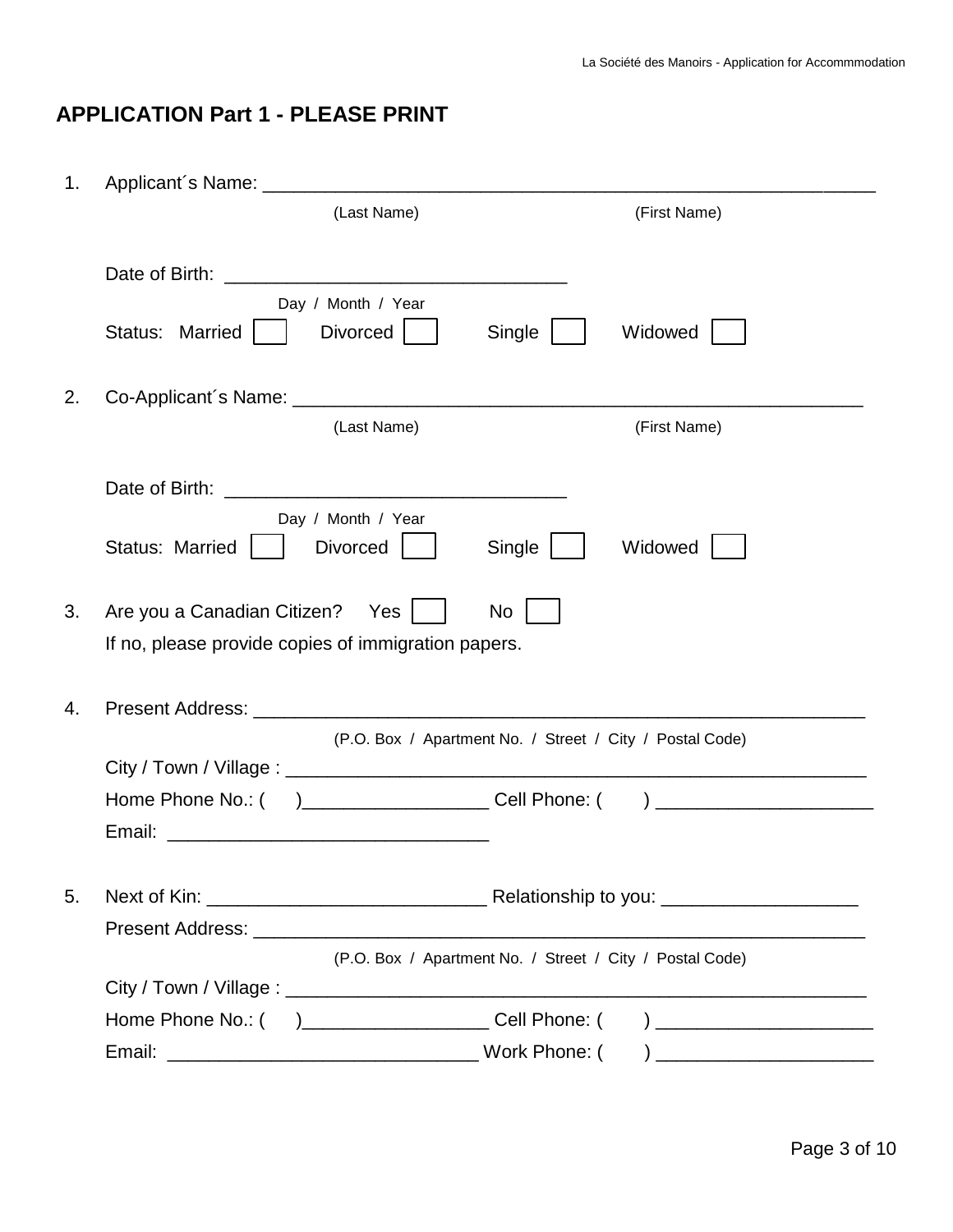|    | (P.O. Box / Apartment No. / Street / City / Postal Code)                         |                      |
|----|----------------------------------------------------------------------------------|----------------------|
|    |                                                                                  |                      |
|    | Home Phone No.: ( )______________________Cell Phone: ( )________________________ |                      |
|    |                                                                                  |                      |
|    |                                                                                  |                      |
|    | Do you own or rent your present accommodation: Own    <br>6.                     | Rent $\vert$ $\vert$ |
|    | Present rent or house payment is \$ ___________________ per month, plus \$       |                      |
|    |                                                                                  |                      |
|    | Full utilities.                                                                  |                      |
| 7. |                                                                                  |                      |
|    |                                                                                  |                      |
|    | How long have you resided there? ________________                                |                      |
|    | If less than five years, please list previous landlord:                          |                      |
|    |                                                                                  |                      |
|    |                                                                                  |                      |
|    |                                                                                  |                      |

By naming the individuals in questions 7, the applicant consents to the release of information between **La Société des Manoirs Saint-Joachim et Saint-Thomas** staff and these individuals regarding the applicant´s current or previous tenancies.

| 8. | Is your present accommodation a: House  <br>Lodge                | Motel / Hotel |
|----|------------------------------------------------------------------|---------------|
|    | Apartment without elevator<br>Apartment with elevator  <br>Other |               |
|    |                                                                  |               |
|    |                                                                  |               |
| 9. | Kitchen<br>Identify rooms in your present accommodation:         | Living Room   |
|    | No. of Bathroom(s)<br>Dining Room<br>No. of Bedroom(s) $\_\_$    |               |
|    |                                                                  |               |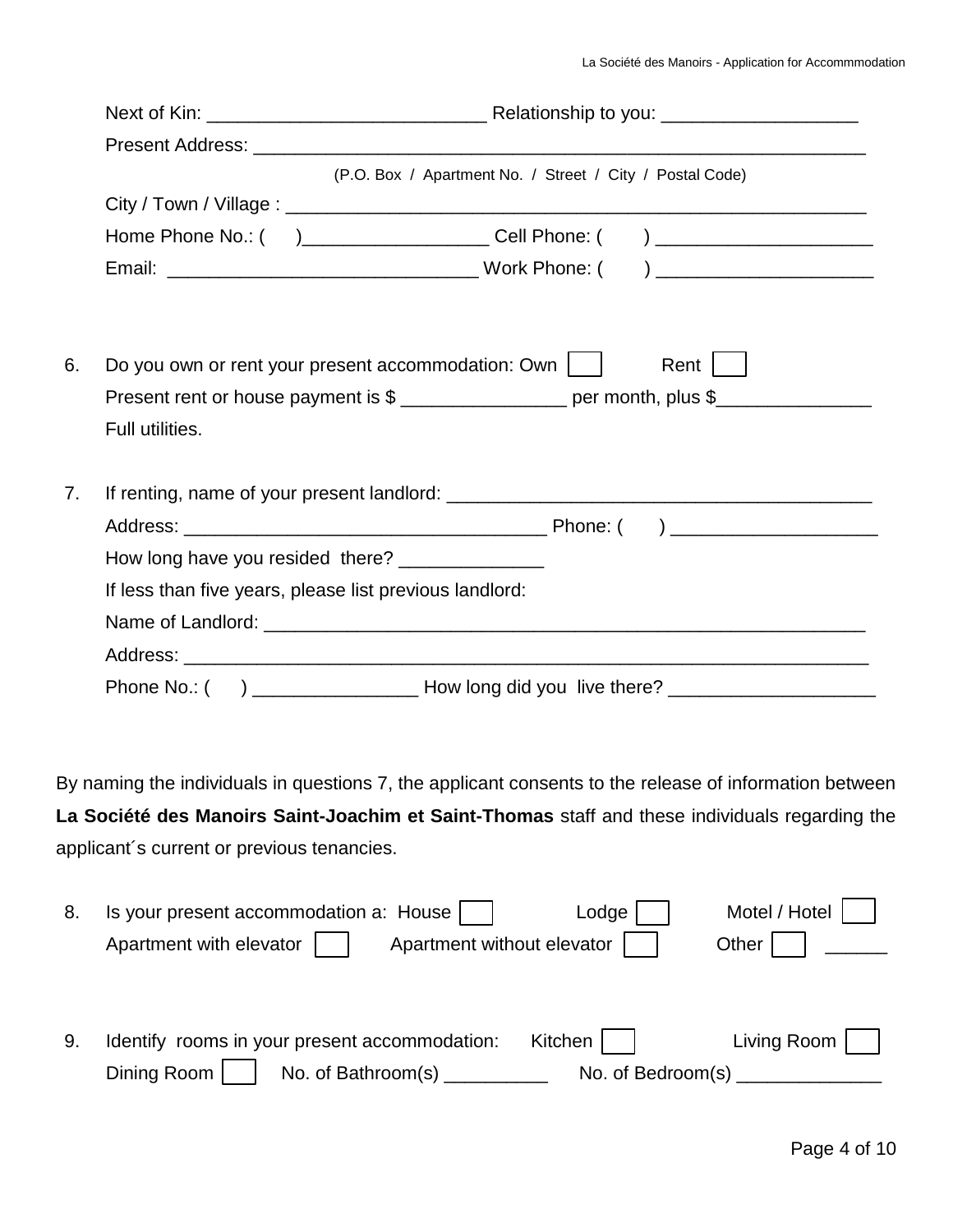| 10. | Number of person(s) sharing your present accommodation: ________ Adults ______Children                                                                                                     |           |  |
|-----|--------------------------------------------------------------------------------------------------------------------------------------------------------------------------------------------|-----------|--|
|     | Number of person(s) sharing: The kitchen ______ The bathroom ______ the bedroom ______                                                                                                     |           |  |
| 11. | Do you require a handicapped unit? Yes<br>No <sub>1</sub>                                                                                                                                  |           |  |
|     | Yes<br>12. Do you require a parking spot?<br>No <sub>1</sub>                                                                                                                               |           |  |
| 13. | Yes <sub>l</sub><br>No <sub>1</sub><br>Do you have a pet?<br>Please note: No pets, exept fish in an aquarium, are permitted on the premises or common<br>areas of which they form part of. |           |  |
| 14. | Have you ever been asked to vacate your premises? Yes                                                                                                                                      | <b>No</b> |  |
| 15. | Reasons for moving and choosing La Société des Manoirs :                                                                                                                                   |           |  |
| 16. |                                                                                                                                                                                            |           |  |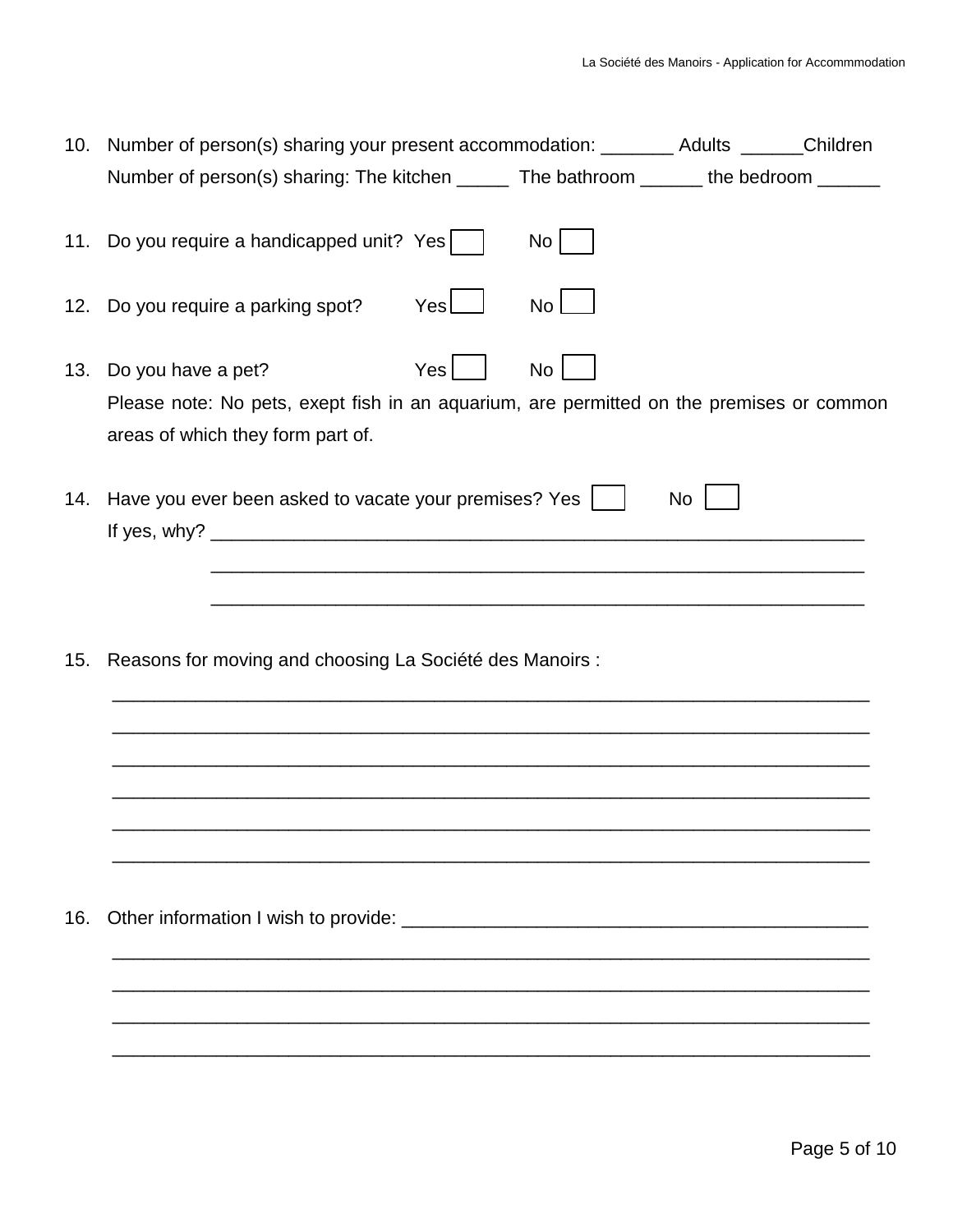17. Please list at least 2 people who can be contacted in the event of an emergency – Please provide their names, relationships, and daytime phone number(s):

|  | 18. If you receive Home Care Services, please list the name of your Case Coordinator: |
|--|---------------------------------------------------------------------------------------|
|  |                                                                                       |
|  |                                                                                       |
|  |                                                                                       |

By naming the individuals in question 17 & 18 the applicant consents to the release of information between **La Société des Manoirs St. Joachim et St. Thomas** staff and these individuals regarding the applicant's health, safety, well-being, and/or ability to maintain independent living.

I authorize **La Société des Manoirs Saint-Joachim et Saint-Thomas**, or its agents to release my month and day of birth and my suite number to any Social Club that may be in existence within the building in which I reside. This information will only be used to celebrate my birthday. My age or year of birth will not be revealed.

| Yes <sub>1</sub><br>No |
|------------------------|
|------------------------|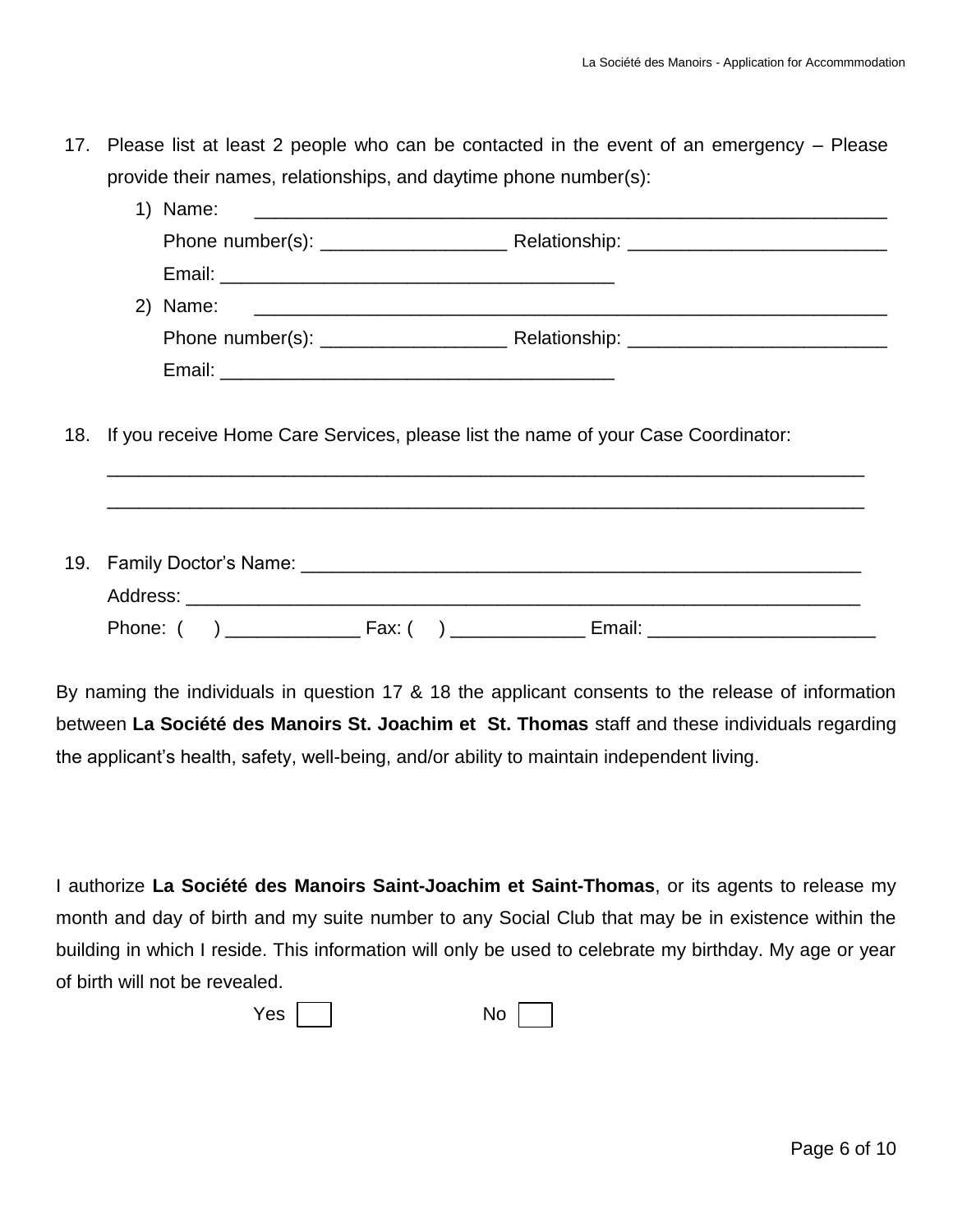## **APPLICATION Part 2 - Monthly Income**

20. All incomes must be verified upon acceptance as a tenant. A copy of previous year's Notice of Assessment is required.

|                                        | Applicant \$ | Co-Applicant \$ |
|----------------------------------------|--------------|-----------------|
|                                        | (Monthly)    | (Monthly)       |
| Old Age Security and Guaranteed Income |              |                 |
| Supplement                             |              |                 |
| Alberta Seniors Benefit Program        |              |                 |
| Spouse Allowance                       |              |                 |
| <b>Canada Pension Plan</b>             |              |                 |
| <b>War Veterans Allowance</b>          |              |                 |
| <b>Employment Income</b>               |              |                 |
| <b>Social Assistance</b>               |              |                 |
| <b>Company Pension</b>                 |              |                 |
| Income Support                         |              |                 |
| <b>AISH</b>                            |              |                 |
|                                        |              |                 |
| <b>TOTAL:</b>                          |              |                 |

ASSETS: Please list all investments/assets and interest/income derived from investments such as stocks, bonds, term deposits, bank accounts, real estate, Registered Retiment Savings Plan (RRSP), Registered Retirement Income Fund (RRIF), etc.

| <b>INVESTMENTS/ASSETS</b>     |                                                                                                                                                                                                                                                                                                                       | <b>INTEREST/INCOME</b> |  |
|-------------------------------|-----------------------------------------------------------------------------------------------------------------------------------------------------------------------------------------------------------------------------------------------------------------------------------------------------------------------|------------------------|--|
|                               |                                                                                                                                                                                                                                                                                                                       |                        |  |
|                               | Yearly \$ ___________                                                                                                                                                                                                                                                                                                 |                        |  |
|                               | Yearly $\frac{1}{2}$ $\frac{1}{2}$ $\frac{1}{2}$ $\frac{1}{2}$ $\frac{1}{2}$ $\frac{1}{2}$ $\frac{1}{2}$ $\frac{1}{2}$ $\frac{1}{2}$ $\frac{1}{2}$ $\frac{1}{2}$ $\frac{1}{2}$ $\frac{1}{2}$ $\frac{1}{2}$ $\frac{1}{2}$ $\frac{1}{2}$ $\frac{1}{2}$ $\frac{1}{2}$ $\frac{1}{2}$ $\frac{1}{2}$ $\frac{1}{2}$ $\frac{$ |                        |  |
|                               | Yearly \$ ____________                                                                                                                                                                                                                                                                                                |                        |  |
| $\frac{1}{2}$ \$              | Yearly \$ ___________                                                                                                                                                                                                                                                                                                 |                        |  |
| $\overline{ \text{TOTAL: } }$ | Total: \$                                                                                                                                                                                                                                                                                                             | Total: \$ __________   |  |
|                               |                                                                                                                                                                                                                                                                                                                       |                        |  |
|                               | Email: __________                                                                                                                                                                                                                                                                                                     |                        |  |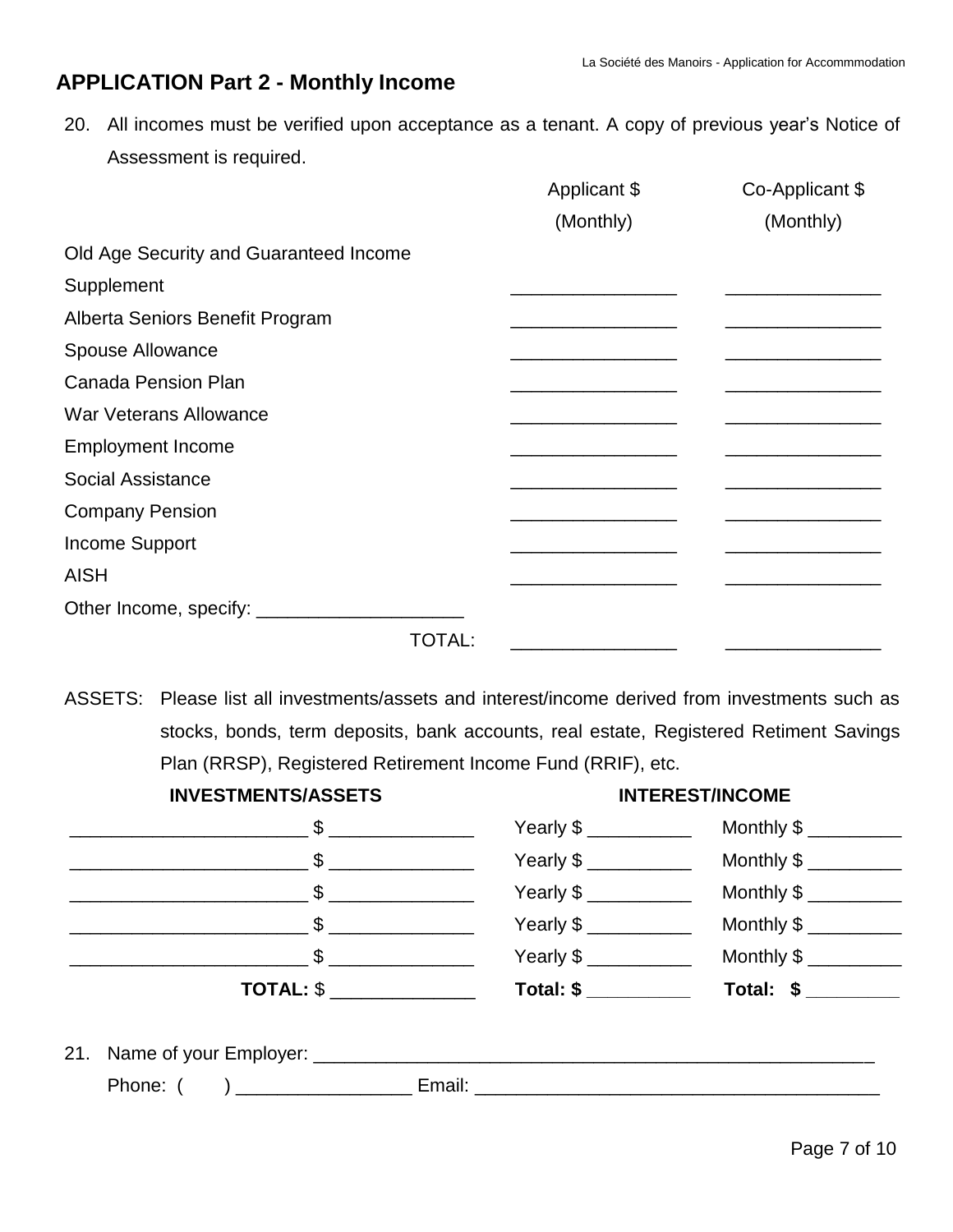#### **APPLICATION Part 3 - Jurat**

|                                                               | (full name) of the | Ωt |
|---------------------------------------------------------------|--------------------|----|
| , in the province of Alberta, do solemnly declare as follows: |                    |    |

- 1. That I am the applicant named in this application;
- 2. That the statements made by me in this application are to the best of my knowledge, information and belief, full and true in all respects;
- 3. That I have resided in the province of Alberta for \_\_\_\_\_ years of my life and in the City of Edmonton for years.

And I make this solemn Declaration conscientiously believing it to be true and knowing that it is of the same force and effect as if made under oath and by virtue of the Canada Evidence Act.

| A commissioner for Oaths in and for the<br>Province of Alberta. | Signature of Applicant              |
|-----------------------------------------------------------------|-------------------------------------|
|                                                                 | My appointment expires on _________ |
|                                                                 | Day/Month/Year                      |

All information on the Application for Accommodation form is collected in order to determine eligibility for seniors subsidized housing with **La Société des Manoirs Saint-Joachim et Saint-Thomas** in accordance with the *Freedom of Information & Protection of Privacy Act*.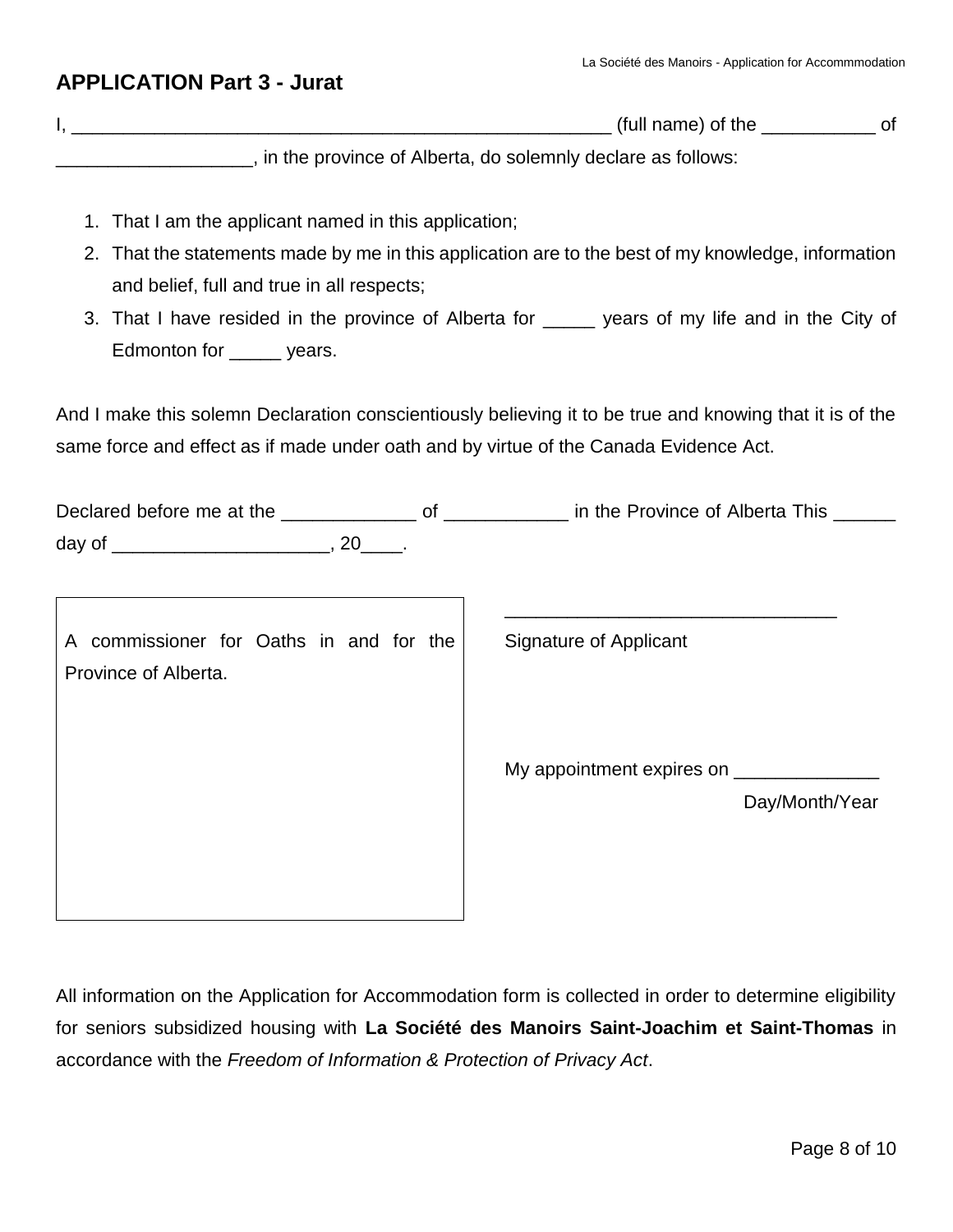

## **CONFIDENTIAL MEDICAL REPORT**

Saint-Joachim Manor 11020 - 99 Ave. Edmonton, AB T5K 2M2, Phone: (780) 488-7104, Fax: (780) 482-2099 Email: info@msjst.ca Web: www.msjst.ca

Manoir Saint-Thomas 9022 - 85 Ave. Edmonton, AB T6C 4M4 Phone: (780) 488-7104, Fax: (780) 482-2099, Email: info@msjst.ca Web: www.msjst.ca

All of the information on this **Confidential Medical Report** is collected in order to determine eligibility for seniors' subsidized housing with **La Société des Manoirs Saint-Joachim et Saint-Thomas** in accordance with the *Freedom of Information & Protection of Privacy Act*.

Our staff are NOT qualified or permitted to dispense medication or to provide physical assistance. No housekeeping services are provided in our apartments. There no special care, nursing care, or special diets available.

Date of Birth (MM-DD-YYYY): \_\_\_\_\_\_\_\_\_\_\_\_\_\_\_\_\_\_\_\_\_\_\_\_\_

I hereby authorize my physician to release the medical information on this form to **La Société des Manoirs Saint-Joachim et Saint-Thomas.** 

|                                                                         | Signature        |
|-------------------------------------------------------------------------|------------------|
|                                                                         |                  |
| PHYSICAL EXAMINATION                                                    |                  |
| Mobility: Walks without help: _____________ Walks with help: __________ | Uses wheelchair: |
| Is there a communication difficulty? Yes<br>No                          |                  |
|                                                                         |                  |

#### **ACTIVITIES OF DAILY LIFE**

| Is the applicant able to prepare his/her own meals?               | Yesl | Nol |
|-------------------------------------------------------------------|------|-----|
| Is the applicant able to do his/her own housekeeping as required? | Yesl | Nol |
| Can the applicant manage his/her own personal hygiene?            | Yesl | Nol |
| Are there any concerns with incontinence?                         | Yesl | Nol |

Page 9 of 10